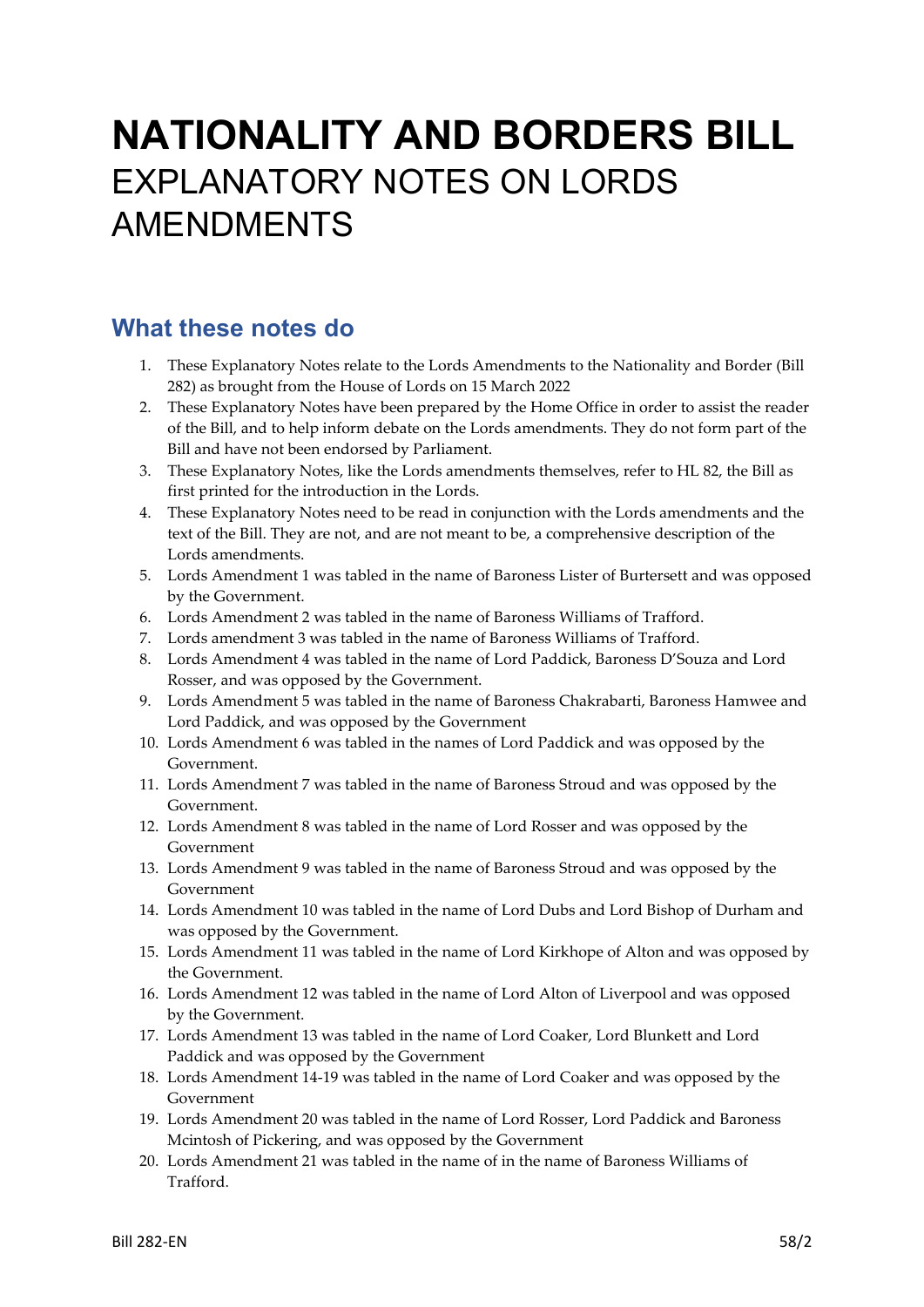- 21. Lords Amendment 22 was tabled in the name of Baroness Neuberger, Baroness Hamwee and Baroness Lister of Burtersett and was opposed by the Government.
- 22. Lords Amendment 23 was tabled in the name of Lord Coaker and was opposed by the Government
- 23. Lords Amendment 24 was tabled in the name of Lord Coaker, Baroness Hamwee and Lord Bishop of Bristol and was opposed by the Government
- 24. Lords Amendment 25 was tabled in the name of Lord Coaker and Lord Randall of Uxbridge and was opposed by the Government
- 25. Lords Amendment 26 was tabled in the name of abled in the name of Lord McColl of Dulwich, Lord Alton of Liverpool, Lord Paddick and Lord Coaker was opposed by the Government.
- 26. Lords Amendment 27 was tabled in the name of Lord Coaker, Baroness Hamwee and Lord Bishop of Durham, and was opposed by the Government.
- 27. Lords Amendment 28 –39 was tabled in the name of Baroness Williams of Trafford.
- 28. Lords Amendment 40 was tabled in the name of Baroness Ritchie of Downpatrick, Baroness Suttie and Lord Coaker and was opposed by the Government.
- 29. Lords Amendment 41 to 51 was tabled in the name of Baroness Williams of Trafford
- 30. Lords Amendment 52 to 53 was tabled in name of Lord Alton of Liverpool and was opposed by the Government.
- 31. Lords Amendment 54 was tabled in the name of Lord Rosser and Baroness Jolly and was opposed by the Government
- 32. In the following Commentary, an asterisk (\*) appears in the heading of any paragraph that deals with a non-Government amendment.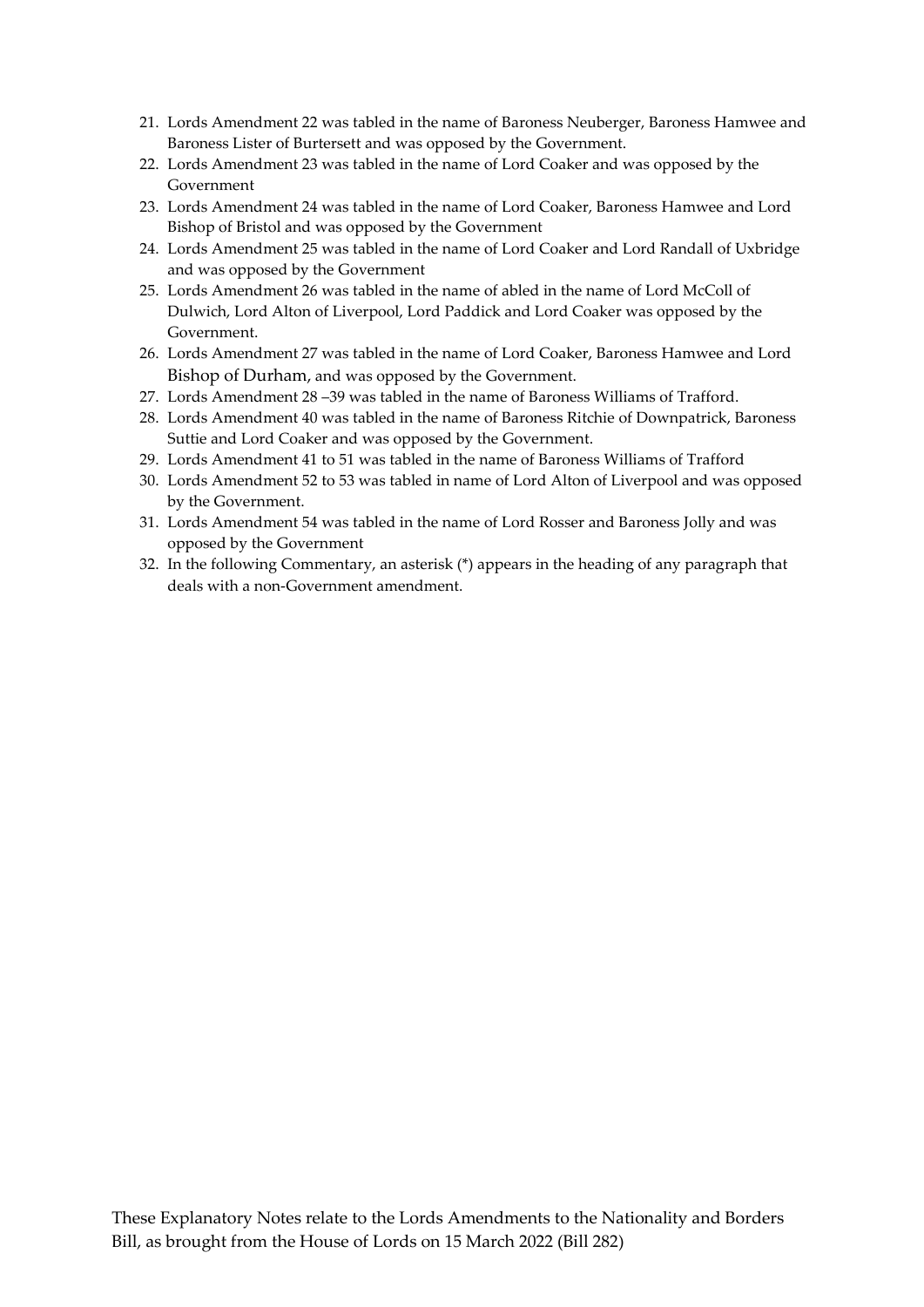# **Commentary on Lords Amendments**

# **Lords Amendments: After Clause 4 / New Clause: Chagossians**

#### Amendment 1\*:

- 33. **Overview**: This amendment would allow anyone who is directly descended from a person born before 1983 on the British Indian Ocean Territory to register as a British Overseas Territories citizen.
- 34. **Background:** They may also register as a British citizen at the same time. Both applications would be free of charge. The application must be submitted within 5 years, or in the case of a minor born before the date of coming into force or born within 4 years of that date, before they reach 23 years old.

### **Lords Amendments: Clause 8 / Lawful Residence**

#### Amendments 2 and 3:

- 35. **Overview:** This addition to clause 8 will allow the Secretary of State to not need to enquire into lawful residence in citizenship applications where such an assessment has already been undertaken in an earlier application for Indefinite Leave to Enter or Remain
- 36. **Background:** Section 6 of the 1981 Act gives the Home Secretary the power to grant a certificate of naturalisation to an adult. The requirements for naturalisation are set out at Schedule 1 to the 1981 Act. There is a requirement to complete a period of either three- or five-years' residence in the UK before an application can be made (this is the residential qualifying period). The individual must have been present in the UK at the beginning of the residential qualifying period and have been here lawfully throughout that period.
- 37. Section 4 of the 1981 Act, a provision for registration of British nationals as British citizens, has residence requirements which mirror those for naturalisation and so will be amended in line. Similar provisions exist for naturalisation as a British Overseas Territories citizen, at section 18 of the 1981 Act, and will also be amended.
- 38. There is currently some discretion to waive the requirement to have been lawfully in the UK throughout the residential qualifying period, but that needs to be considered on a case by case basis. This clause will allow the Secretary of State to not need to look at previous residence where the person has been granted indefinite leave to enter or remain in the UK, meaning that periods of residence in the UK do not need to be reassessed.
- 39. This change will be introduced in relation to the requirements to naturalise as a British citizen under section 6 of the 1981 Act, naturalise as a British Overseas Territories citizen under section 18 of that Act, or register as a British citizen under section 4 of that Act.
- 40. **New subsection (1A)** sets out that Schedule 1 amends the 1981 Act to allow the second requirement to be waived for sections 4, 6 and 18.

### **Lords Amendments: Clause 9: Deprivation of Citizenship**

#### Amendment 4\*:

41. Lords voted to removed Clause 9 entirely from the Bill. This clause would amend section 40 of the British Nationality Act 1981 to allow a decision to deprive a person of British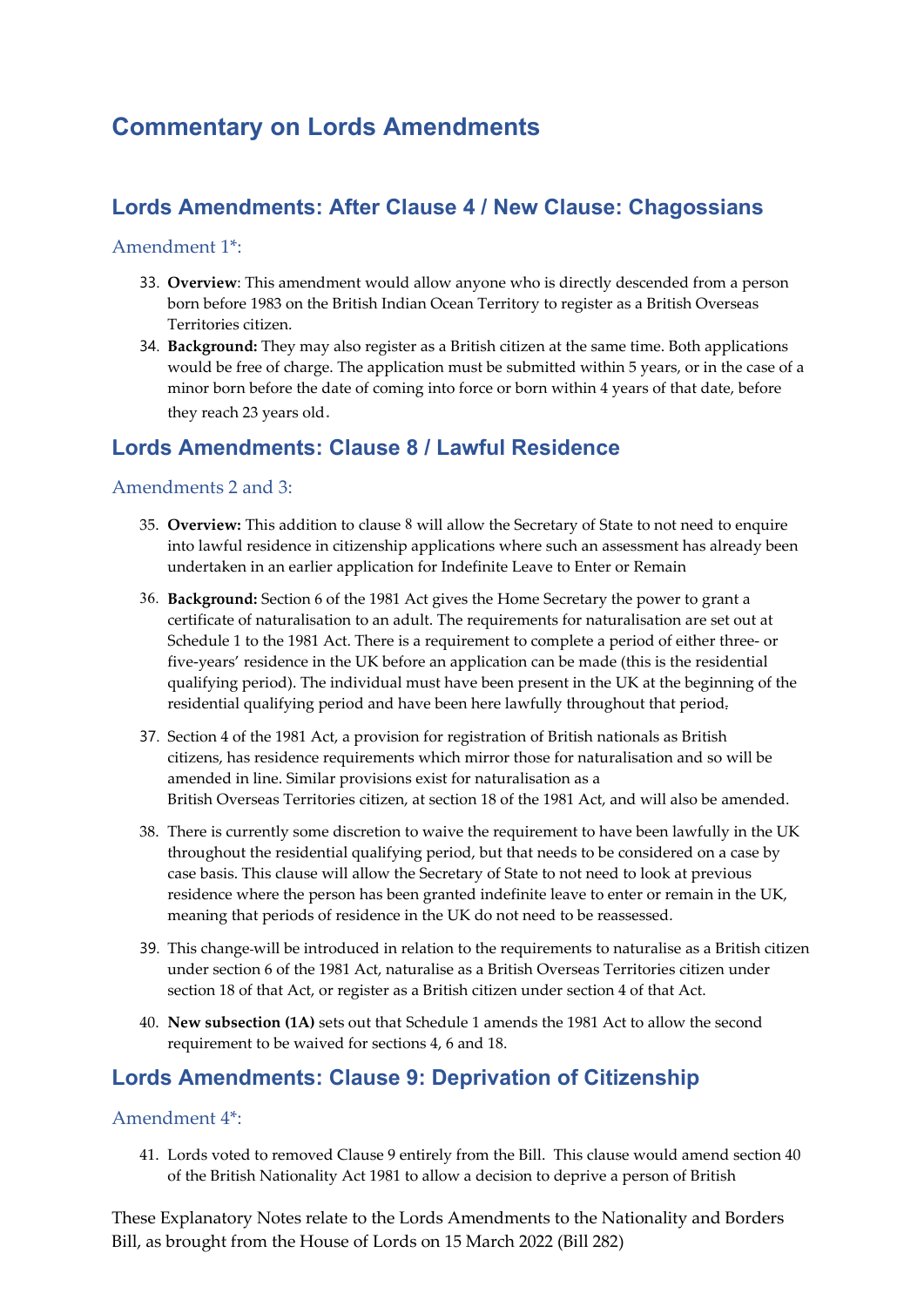citizenship to be made in the absence of contact with the person and to ensure that the associated deprivation order is valid. The clause also provides those affected by the new provisions with a right of appeal against the decision to deprive them of their citizenship.

# **Lords Amendments: Before Clause 11 / New Clause: Compliance with the Refugee Convention**

#### Amendment 5\*:

- 42. **Overview:** This new clause would provide that nothing in Part 2 authorises policies or decisions which do not comply with the United Kingdom's obligations under the 1951 Refugee Convention and the 1967 Protocol relating to the Status of Refugees.
- 43. **Background:** This new Clause reflects the intention of compliance with the 1951 Refugee Convention and its protocol and is intended to ensure all Part 2 provisions are read subject to the United Kingdom's obligations under the same.

### **Lords Amendments: Clause 11: Differentiation**

#### Amendment 6\*:

44. Lords voted to remove Clause 11 entirely from the Bill. The Clause would have provided for a differentiated approach to the treatment of refugees based on the criteria set out in Article 31(1) of the Refugee Convention

#### **Lords Amendments: New Clause: Right to Work.**

#### Amendment 7\*:

- 45. **Overview:** This clause enables asylum seekers and their adult dependents, including failed asylum seekers who have raised further submissions, to work on the same terms as a person with refugee status if a decision on their claim has not been determined within six months of the date on which the application was made.
- 46. **Background:** Policy on asylum seeker right to work is set out at paragraphs 360-360E in Part 11B of the Immigration Rules. Current policy allows asylum seekers to work in jobs on the Shortage Occupation List ("SOL") if they have been waiting for a decision on their asylum claim for 12 months or more, where the delay is no fault of their own.
- 47. This clause makes provision to amend the Immigration Rules to enable asylum seekers and their adult dependents to work on the same terms as a person with refugee status if a decision on their claim has not been determined within six months of the date on which the application was made.
- 48. **Subsection (1)** introduces the changes as being to the Immigration Act 1971 ("the 1971 Act").
- 49. **Subsection (2)** inserts new section 2A after section 3(2) of the 1971 Act.
- 50. **Subsection (2A)(a)** states that asylum seekers and their adult dependents will be granted permission to take up employment if a decision on the applicant's claim has not been determined within six months of the date on which the application was made
- 51. **Subsection (2A)(b)** states that permission to take up employment will also be granted if a person who makes an application or a further application which raises asylum grounds, and a decision on that new application, or a decision on whether to treat such further asylum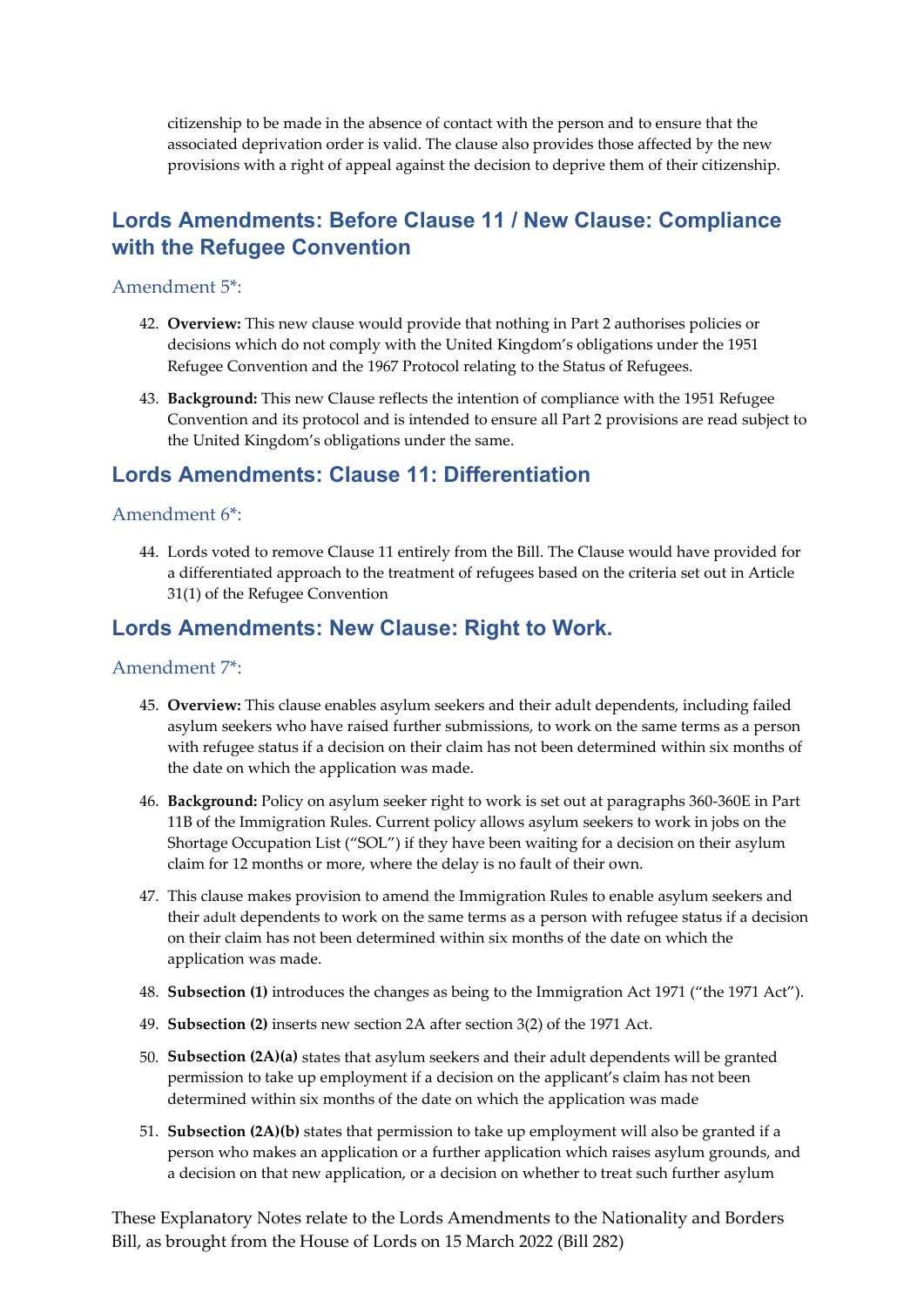grounds as a new application, has not been taken within six months of the date on which the further application was made.

- 52. **Section 2B** provides that permission to take up employment under section 2A must be on terms no less favourable than the terms granted to recognised refugees in the UK.
- 53. **Section 2C** provides that permission to work will be valid until the claim is determined and all appeal rights are exhausted. Section 2C also provides that those granted permission to work will be issued physical proof of that right.

### **Lords Amendments: New Clause: Inadmissibility.**

#### Amendment 8\*:

- 54. **Overview:** This clause would provide conditions on the commencement of the provisions in relation to the inadmissibility of asylum claims from an individual with a connection to a safe third State (Clause 15).
- 55. **Subsection (1)** stipulates that the Secretary of State may exercise the powers to commence the provisions on inadmissibility of asylum claims from an individual with a connection to a safe third State only where the condition in subsection (2 )is met.
- 56. **Subsection (2)** sets out the condition that must be met under subsection (1). The condition to be met is that the United Kingdom must have agreed formal returns agreements with one or more third states.
- 57. **Subsection (3)** defines "formal returns agreement" (referenced in Subsection 2) as an agreement that provides for the safe return of an asylum seeker to the State that is party to that return agreement, and to which the person has a connection.

### **Lords Amendments: Clause 28: Overseas Asylum Processing**

#### Amendment 9\*:

58. **Overview**: Amendment 9 would omit paragraph (a) from Clause 28. Section 77 of the Nationality, Immigration and Asylum Act 2002 states that a person cannot be removed from or required to leave the United Kingdom in accordance with a provision of the Immigration Acts while their asylum claim is pending.

### **Lords Amendments: New Clause: Immigration Rules: entry to seek asylum and join family**

#### Amendment 10\*:

- 59. **Overview:** This clause imposes a duty on the Government to make Immigration Rules to allow unaccompanied children and certain other persons in Europe, to be admitted to the UK so that they can seek asylum in the UK where the unaccompanied child or relevant adult has a close family member in the UK.
- 60. **Background:** The Dublin III Regulation included a transfer mechanism between EU states for family reunion purposes. This allowed an individual who had already claimed asylum in an EU Member State who had relevant family connections in the UK to transfer to the UK to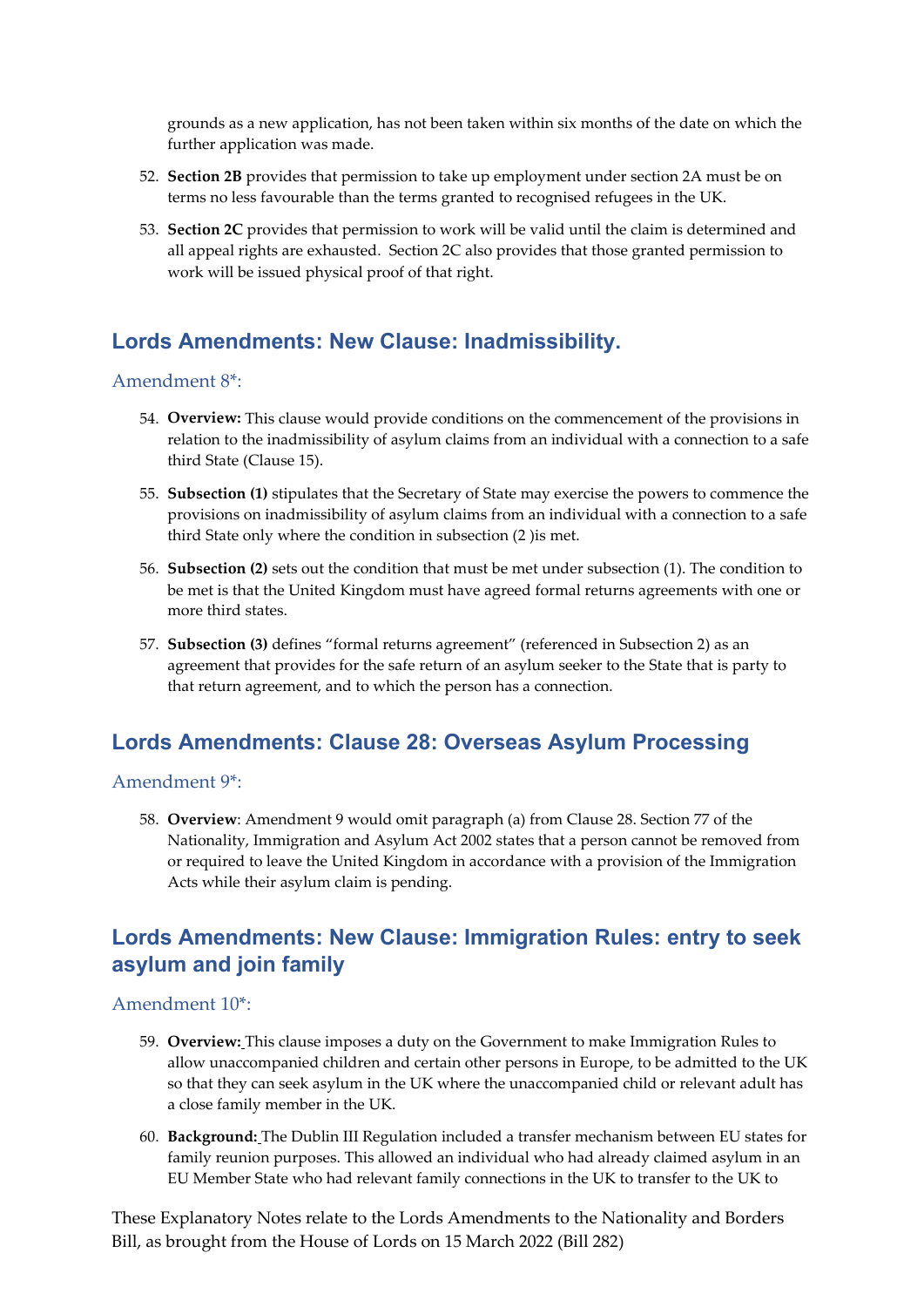have their asylum claim processed here.

- 61. Having left the EU, the UK no longer accepts new cases under Dublin III. Persons in Europe and globally who wish to join a family member in the UK must do so via the family reunion provisions of the UK Immigration Rules. This includes a range of routes including a free route under the refugee family reunion rules for children under 18 and a partner or spouse who wish to join a refugee in the UK. There are also provisions which allows extended family members including uncles, aunts, adult sibling and grandparents to sponsor a child where there are serious and compelling circumstances.
- 62. This clause would add a new parallel route to make provision for a person in Europe to be allowed to come to the UK to claim asylum if they have specified family members here including unaccompanied children and persons with UK spouses, civil partner and unmarried partners. This re-creates some aspects of the Dublin III Regulation in UK Immigration Rules.
- 63. The clause does not require the Secretary of State to grant leave on the basis of family reunion rights. It requires only that a person is admitted to the UK under such new rules so that they can claim asylum in the UK. They would have to make such a claim once they arrive in the UK and await the outcome of that application to see if they are granted protection in the UK. The clause does not require a person to have already claimed asylum in a European country before seeking to make use of these rules and does not require the UK to assess those protection needs before their arrival in the UK. All eligible persons must have a relevant UK family member so that a person such as an unaccompanied minor, other child or adult in Europe, who has no UK family links is not eligible to use these new rules. A person outside Europe is not covered by this clause.
- 64. **Subsection (1)** sets out that UK Immigration Rules must make provision to admit persons coming for the purpose of seeking asylum.
- 65. **Subsection (2)** sets out that the beneficiaries of these rules are persons in Europe who have a family member in the UK who is ordinary and lawfully resident in the UK.
- 66. **Subsection (3)(a)** seeks to define which family member in the UK an unaccompanied minor can join for the purposes of claiming asylum in the UK. These UK based relatives (who must be ordinary and lawful residents as required by subsection (2) are
	- i) a parent, including adoptive parent;
	- ii) an aunt or uncle;
	- iii) a grandparent;
	- iv) a sibling, including adoptive siblings;
- 67. **Subsection (3)(b)** sets out that the family member in the UK can be a spouse, civil partner, or unmarried partner of the person in Europe. This therefore allows a partner to join their partner in the UK for the purposes of claiming asylum in the UK. Their UK based partner must be an ordinary and lawful resident in the UK as required by subsection 2.
- 68. **Subsection (3)(c)** sets out that the family member in the UK can also be such other persons as the Secretary of State may determine, having regard to
	- i) the importance of maintaining family unity;
	- ii) any dependency between the family members;
	- iii) the best interests of a child; and
	- iv) any compelling circumstances."
- 69. This clause is to be read with subsection (1) and (2) only and the purpose of this subsection is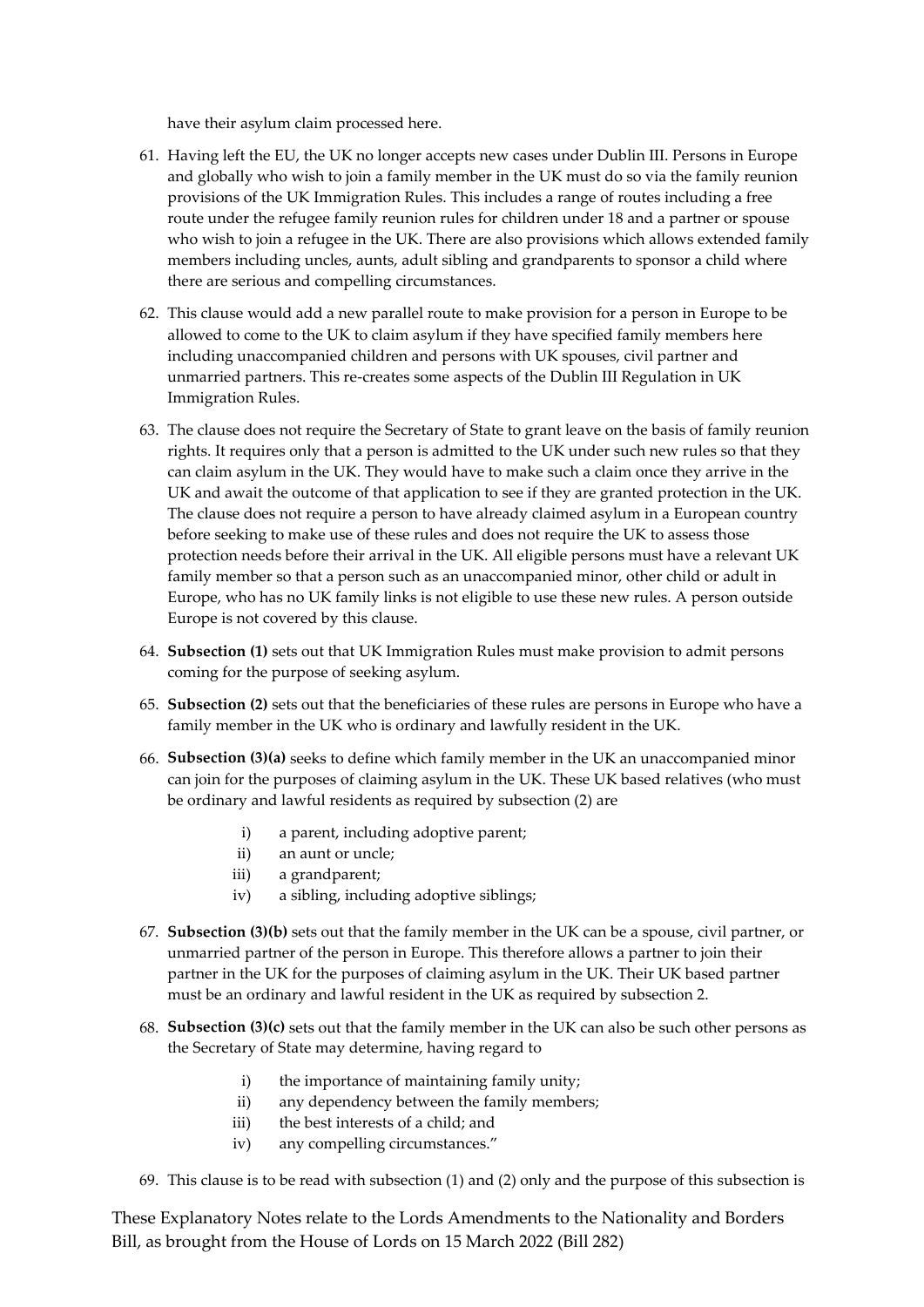that in addition to the family circumstances set out in subsection  $(3)(b)$  and subsection  $(3)(c)$ an individual in Europe who wants to claim asylum in the UK may join a family member in the UK (who again must be an ordinary and lawful resident) whether or not that relative is already mentioned in the clause, if these additional factors set out in the clause were present. However, entry in such cases would be for the Secretary of State to determine at her discretion based on the individual facts of the case.

# **Lords Amendments: New Clause: Putting a minimum resettlement number in statue.**

#### Amendment 11\*:

- 70. **Overview**: This clause imposes a commitment/duty on the Government to resettle a minimum of 10,000 refugees each year, to plan and build the appropriate infrastructure at the required local community level to support integration and ensure resilience in times of crises.
- 71. **Background:** This clause would create a legislative commitment to resettle a minimum target of 10,000 refugees a year. There is no specification as to the mechanisms or routes that must be utilised in order to meet the target.
- 72. The clause does not fetter the legal powers of the Secretary of State to lay Immigration Rules. This clause would not require the creation of secondary legislation; therefore, resettlement schemes could still remain outside of a legislative framework and operate on a discretionary basis.

### **Lords Amendments: New Clause: Asylum in cases of Genocide.**

#### Amendment 12\*:

- 73. **Overview**: This clause creates a route for people at risk of genocide to claim asylum at British embassies provided they belong to a group which a judge of the High Court of England and Wales adjudicates meets specific requirements, with an annual cap set by the Secretary of State for the Home Department.
- *74.* **Background:** For a person to be considered at risk of genocide, they must meet the criteria set out in Article 2 of the Convention on the Prevention and Punishment of the Crime of Genocide made in Paris on 9 December 1948.
- 75. Article 2 of the Convention on the Prevention and Punishment of the Crime of Genocide made in Paris on 9 December 1948 states: *In the present Convention, genocide means any of the following acts committed with intent to destroy, in whole or in part, a national, ethnical, racial or religious group, as such: (a) Killing members of the group; (b) Causing serious bodily or mental harm to members of the group; (c) Deliberately inflicting on the group conditions of life calculated to bring about its physical destruction in whole or in part; (d) Imposing measures intended to prevent births within the group; (e) Forcibly transferring children of the group to another group.*
- 76. This clause gives the Secretary of State the power to set an annual statutory cap on the number of people who may be granted asylum under this route.
- 77. **Subsections (1) to (3)** create a route by which people judged by a High Court judge to be at risk of genocide within the meaning of Article 2 of the Convention on the Prevention and Punishment of the Crime of Genocide made in Paris on 9 December 1948 can claim asylum at British embassies.
- 78. **Subsection (4)** gives the Secretary of State the power to set an annual statutory cap on the number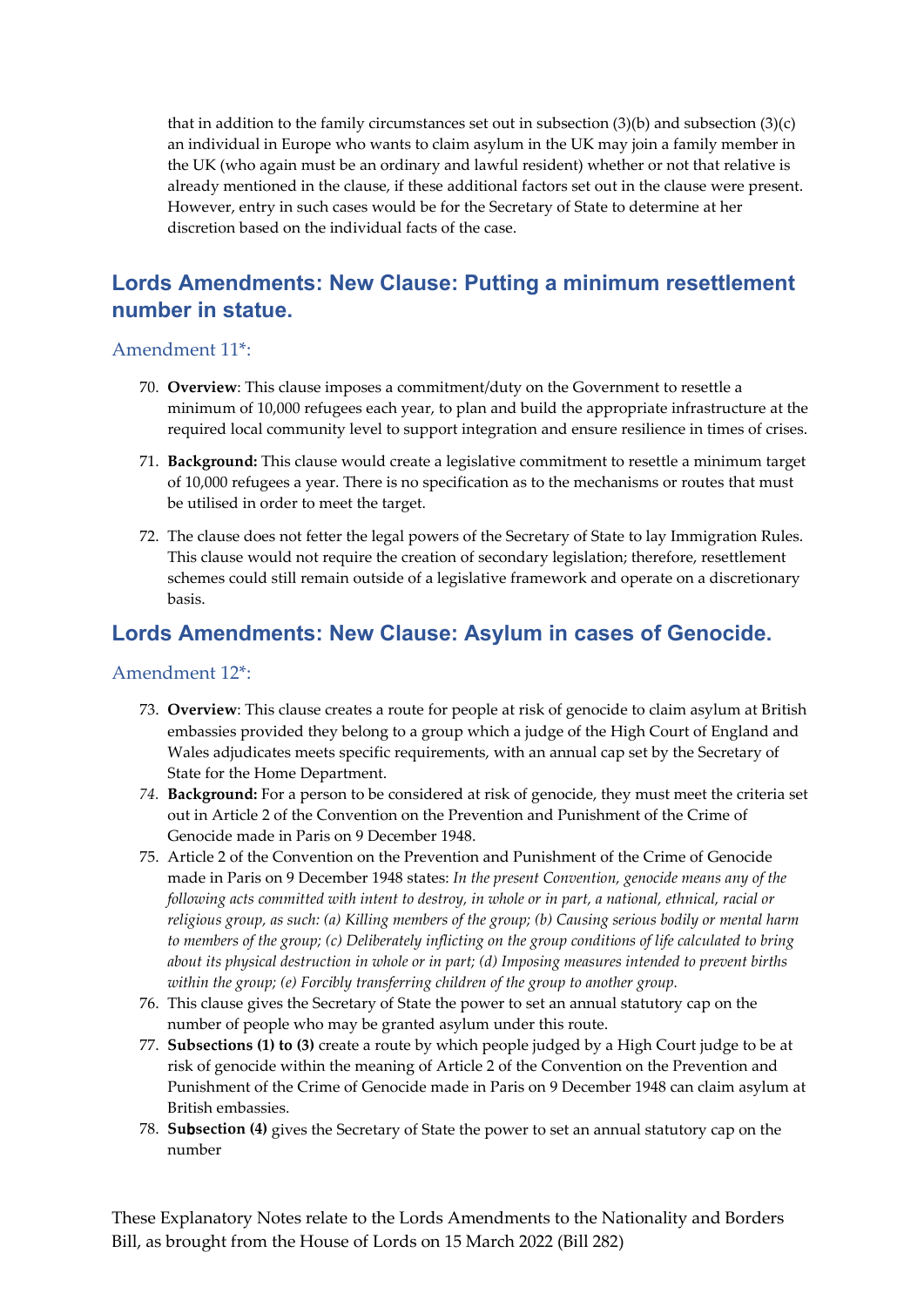# **Lords Amendments: Clause 39: Illegal Entry**

Amendment 13\*:

79. The Amendment removes the proposed new arrival offence [that was to be inserted at section 24(D1) of the Immigration Act 1971, namely knowingly arriving in the UK without a valid entry clearance where this is required under the Immigration Rules.

# **Lords Amendments: Clause 39 Illegal Entry.**

#### Amendment 14\*

80. This tidying-up amendment is consequential on Amendment 13 which removed an inserted subsection "D1" to s.24 of the Immigration Act 1971 that would have created an offence for 'arriving' in the UK without entry clearance as this removes subsection E1 from the bill.

#### Amendment 15\*

81. This tidying-up amendment is consequential on Amendment 13 which removed an inserted subsection "D1" to s.24 of the Immigration Act 1971 that would have created an offence for 'arriving' in the UK without entry clearance. It removes new subsection (5) from s.24 of the Immigration Act 1971 as this would only apply to the subsection "D1" offence.

#### Amendment 16\*

82. This tidying-up amendment is consequential on Amendment 13 which removed an inserted subsection "D1" to s.24 of the Immigration Act 1971 that would have created an offence for 'arriving' in the UK without entry clearance. Subsequent references to "E1" are removed because of the required renumbering to s.24.

#### Amendment 17\*

83. This tidying-up amendment is consequential on Amendment 13 which removed an inserted subsection "D1" to s.24 of the Immigration Act 1971 that would have created an offence for 'arriving' in the UK without entry clearance. Subsequent references to "E1" are removed because of the required renumbering to s.24.

#### Amendment 18\*

84. This tidying-up amendment is consequential on Amendment 13 which removed an inserted subsection "D1" to s.24 of the Immigration Act 1971 that would have created an offence for 'arriving' in the UK without entry clearance. Subsequent references to "E1" are removed because of the required renumbering to s.24.

#### Amendment 19\*

85. This tidying-up amendment is consequential on Amendment 13 which removed an inserted subsection"D1" to s.24 of the Immigration Act 1971 that would have created an offence for 'arriving' in the UK without entry clearance. Subsequent references to "E1" are removed because of the required renumbering to s.24.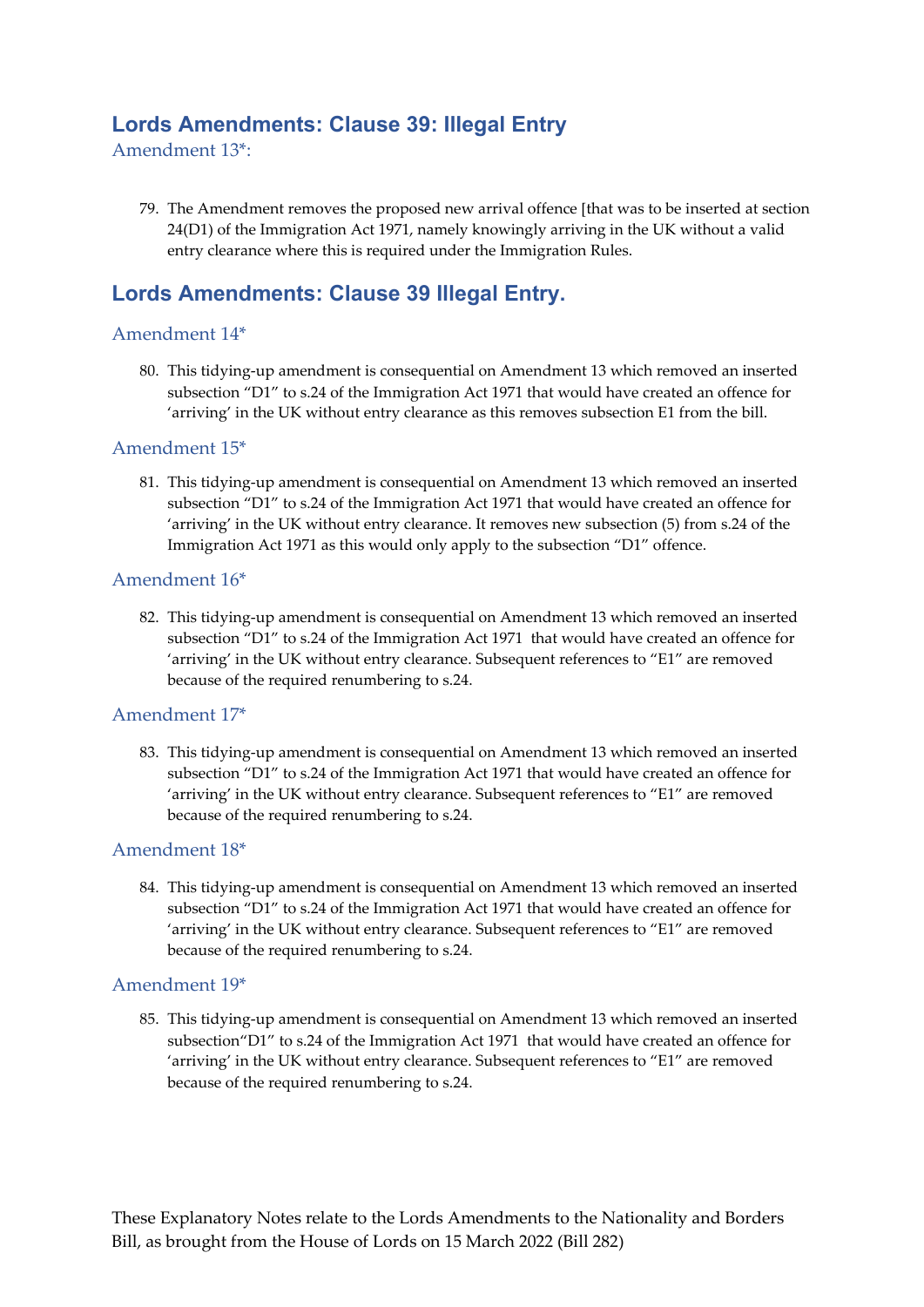# **Lords Amendments: Clause 40: Illegal Entry**

#### Amendment 20\*

86. The Amendment removes subsection (3) from clause 40, effectively reinserting the requirement to prove that the offence in section 25A of the Immigration Act 1971 of helping an asylum seeker to enter the UK was done for gain.

### **Lords Amendments: Clause 42:**

#### Amendment 21

87. This is a minor drafting amendment to remove a definition of a term not used in inserted section 11B of the Immigration Act 1971.

# **Lords Amendments: New Clause (after Clause 56): Age Assessment**

#### Amendment 22\*

- 88. **Overview:** This amendment seeks to set out a range of restrictions on the way an age assessment can be conducted. It envisages the establishment of a new and separate body which would oversee the age assessments undertaken by the National Age Assessment Board, which would be required to be independent of the Home Office and seeks to impose further limits on the ability of the Secretary of State to make regulations on scientific age assessment.
- 89. **Subsection (1)** This subsection establishes that age assessments carried out under section 49 and 50 must only have the effect of changing the standard of proof for social worker-led age assessments from the 'balance of probabilities' to a 'reasonable degree of likelihood.' conducted when there is significant reason to doubt the age of an age-disputed person.
- 90. **Subsection (2)** This subsection establishes that age assessments carried out under section 49 and 50 must be conducted by a social worker.
- 91. **Subsection (3)** This subsection stipulates that age assessments must be conducted in accordance with guidance from the Association of Directors of Children's Services in England and in line with relevant equivalent guidance in Scotland, Northern Ireland and Wales.
- 92. **Subsection (4)** This subsection states that age assessments must facilitate a multi-agency approach which involves input from a range of individuals/professionals.
- 93. **Subsection (5)** This subsection requires the Secretary of State to acquire written approval from various professional bodies that a scientific method is accurate beyond reasonable doubt.
- 94. **Subsection (6)** This subsection states that any organisation that oversees age assessment must be independent to the Home Office.
- 95. **Subsection (7)** This subsection has the effect of changing the standard of proof for social worker-led age assessments from the 'balance of probabilities' to a 'reasonable degree of likelihood.'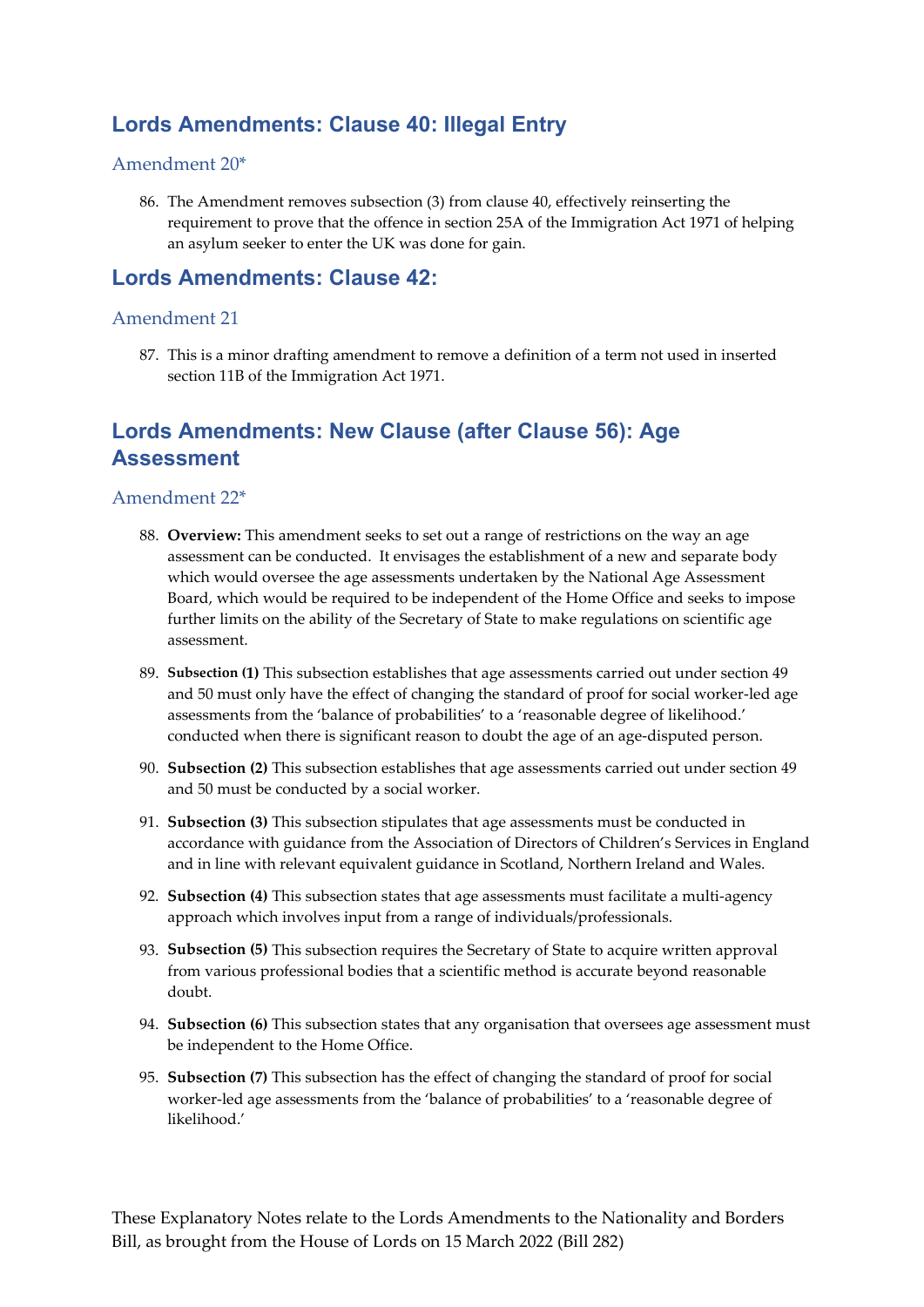# **Lords Amendment: Clause 57:**

#### Amendment 23\*

96. **Background**: A minor drafting amendment; Clause 57 created a consequence of damaged credibility for information that was brought after the specified date on the Slavery and Trafficking Information Notice within Clause 63 if there were no good reasons for the lateness.

### **Lords Amendments: Clause 58: Modern Slavery – Removal of One Stop Process**

#### Amendment 24\*

97. The Lords voted to remove Clause 58 entirely from the Bill, which would have set out the consequence if an individual who has been served with a slavery or trafficking information notice under Clause 57, provided information relating to being a victim of modern slavery after the specified time period, without good reason

# **Lords Amendments: Clause 62: Modern Slavery – Child Victims and ECAT**

#### Amendment 25\*

98. Amendment 24 replaces the previous Clause 62 and introduces certain conditions, including the determination must only be made in 'exceptional circumstances' and the threat to public order is 'immediate, genuine, present and serious'. This amendment also limits the application of Clause 62 to those age 18 or over at the time of referral, and removes the disqualification on the basis of 'bad faith' and instead introduces one on the basis that the person is claiming to be a victim of modern slavery improperly.

### **Lords Amendments: Clause 64: Modern Slavery**

#### Amendment 26\*

99. Amendment 26 sets out that statutory support is to be provided for a minimum of 12 months from the day the recovery period ends for all those in England and Wales who receive a positive Conclusive Grounds decision and have received support during the recovery period. It also seeks to provide leave to remain for confirmed victims of modern slavery for a minimum of 12 months, under certain circumstances. It also provides that if the Secretary of State is satisfied that the person is a threat to public order then leave under this section is not required to be given, or if already given, can be revoked.

### **Lords Amendments: New Clause: Modern Slavery**

#### Amendment 27\*

100.Lords Amendment 27 inserts creates a new clause to provide specific provisions for persons aged under 18 years. Where a competent authority is making a decision in relation to a person who is aged under 18 years, the best interests of the child must be a primary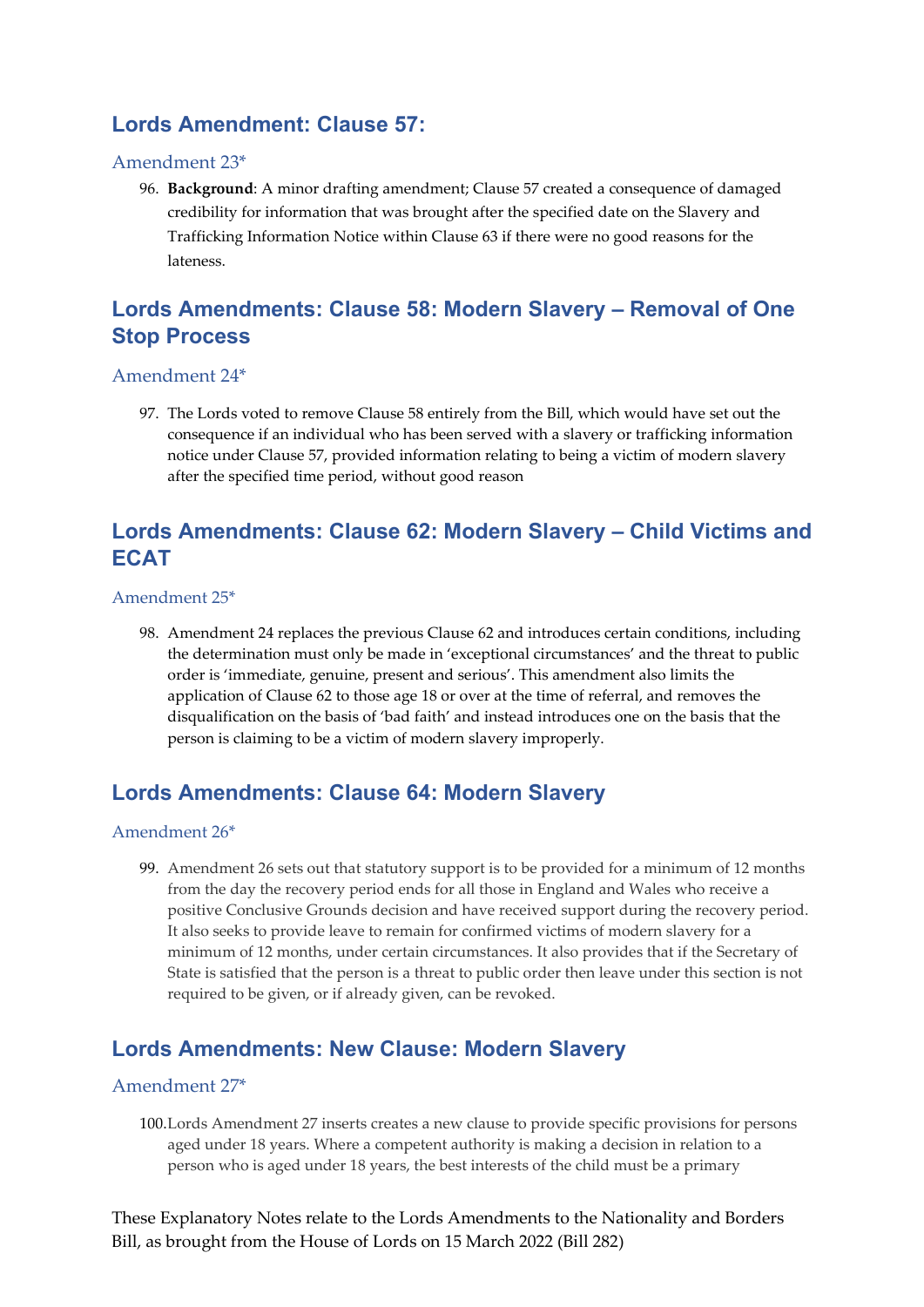consideration.

- 101.Subsections (2) to (4) limit the scope of Clause 63, 66 and 67 so that a slavery or trafficking information notice may not be served on a person in respect of an incident or incidents which occurred when the person was under 18, and the provisions on no entitlement to additional recovery periods and disqualification from protection do not apply to a person in respect of an incident or incidents which occurred when the person was aged under 18 years.
- 102.Subsection (5) provides that the Secretary of State must grant a person leave to remain in the United Kingdom where a positive conclusive grounds decision is made in respect of a person who
	- i. is under 18 years, or
	- ii. was under 18 years at the time of the incident or incidents to which the positive reasonable grounds decision relates.
	- iii. If this subsection applies, the person would not be eligible for assistance, support and leave to remain under section 69.
- 103.Subsection (7) sets out that guidance issued under section 49(1)(c) of the Modern Slavery Act 2015 on determining whether there are reasonable grounds to believe that a person is a victim of slavery or human trafficking must provide that, where the determination relates to an incident or incidents which occurred when the person was aged under 18 years, the determination must be made on the standard of "suspect but not prove"

### **Lords Amendments: New Clause: Visa penalty provision: general**

#### Lords Amendment 28

- 104.**Overview:** This clause sets out the general provisions on the application of visa penalties where the Secretary of State has specified a country under amendment 28 and clause 69. A country may be specified where it presents a risk to international peace and security, or its actions lead or are likely to lead to armed conflict or a breach of humanitarian law, or it is not cooperating on the removal of its nationals who do not have a legal right to be in the UK.
- 105.Visa penalties will be applied as appropriate to exert pressure on Governments to influence their behavior in either of the aforementioned contexts.
- 106.The clause provides that the powers to impose visa penalties on countries can be exercised under the immigration rules.
- 107.**Background:** The Government has a limited number of levers at its disposal to respond to certain actions of foreign governments by applying pressure which may disadvantage that state's citizens through the United Kingdom's visa system. This measure provides for increased levers at the punitive end of the spectrum available either in relation to a country specified under clause 70C (countries which are taking certain prescribed hostile actions) or under clause 69 (countries which do not cooperate on the matter of returning their nationals who have no right to be in the UK).
- 108.The four types of penalty have been designed to create a nuanced and flexible tool which provides an escalatory ladder to move up or down according to the specific situation.
- 109.Exercising the power through the immigration rules will allow the Government sufficient flexibility to impose and revoke penalties in response to changes in specific situations.
- 110.**Subsection (1)** allows visa penalty provisions to be made under the immigration rules in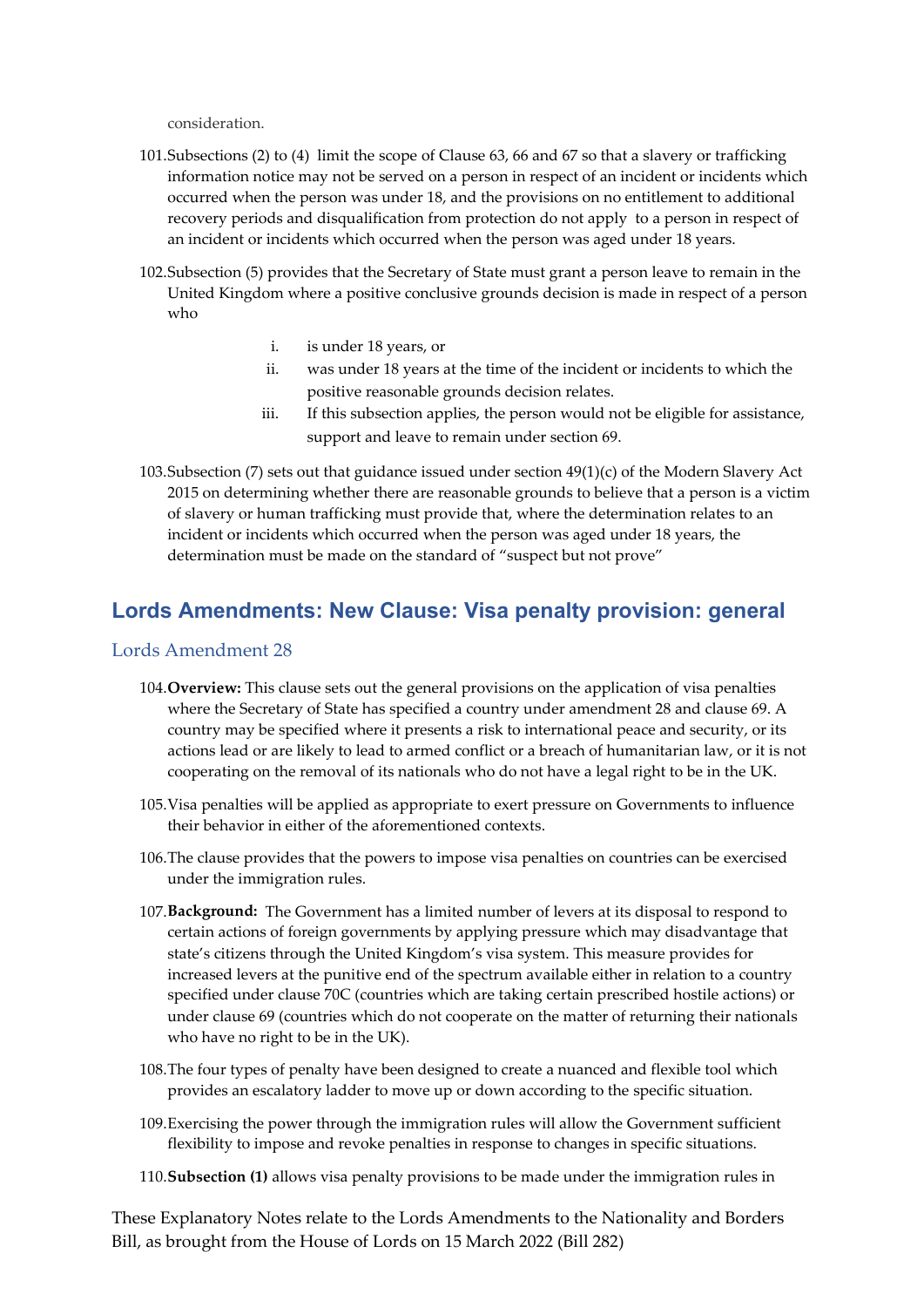relation to a country specified under amendment 28 (a country which, in the opinion of the Secretary of State, is taking certain prescribed hostile actions) or clause 69 (countries which do not cooperate on the matter of returning their nationals who have no right to be in the UK).

- 111.**Subsection (2)** sets out types of visa penalty provision that may be made in relation to an application for entry clearance made by a person as a national or citizen of a country specified under amendment 28 or clause 69. They are:
	- i. Requiring that entry clearance must not be granted before the end of a specified period;
	- ii. Suspending the power to grant entry clearance pursuant to such an application;
	- iii. Requiring an application to be treated as invalid for the purposes of the immigration rules;
	- iv. Requiring the applicant to pay a surcharge of £190 in connection with the making of such an application, in addition to any fee or other cost (such as the immigration health surcharge) that is payable.
- 112.**Subsection (3)** allows the Secretary of State to vary the amount payable pursuant to subsection (2)(d).
- 113.**Subsection (4)** requires the Secretary of State to give the government of any country on which visa penalties may be imposed reasonable notice of the proposal to do so. The period that can be considered reasonable notice will vary depending upon the specific context that penalties are applied.
- 114.**Subsection (5)** requires that the immigration rules set out that visa penalty provision does not apply in relation to any application made before the day on which the provision comes into force.
- 115.**Subsection (6)** sets out how the powers to make immigration rules in relation to visa penalty provisions may be used, including to provide for exceptions or exemptions to the application of visa penalties.
- 116.**Subsection (7)** sets out that the amount payable under subsection (2)(d) may be increased by statutory instrument subject to the affirmative procedure and decreased by statutory instrument subject to the negative resolution procedure.
- 117.**Subsection (8)** sets out that income generated by virtue of subsection 2(d) must be paid into the Consolidated Fund.
- 118.**Subsection (9)** sets out definitions of the terms "country", "entry clearance", "immigration rules" and "specified" used in this section.

# **Lords Amendments: New Clause: Visa penalties for countries posing risk to international peace and security etc.**

#### Amendment 29

- 119.**Overview:** The visa penalties outlined in Lords amendment 41 may be imposed on a country where, in the opinion of the Secretary of State, the government of the country has taken action that presents a risk to international peace and security, or whose actions lead or are likely to lead to armed conflict or a breach of humanitarian law.
- 120.In determining whether to apply visa penalties, the Secretary of State must take into account: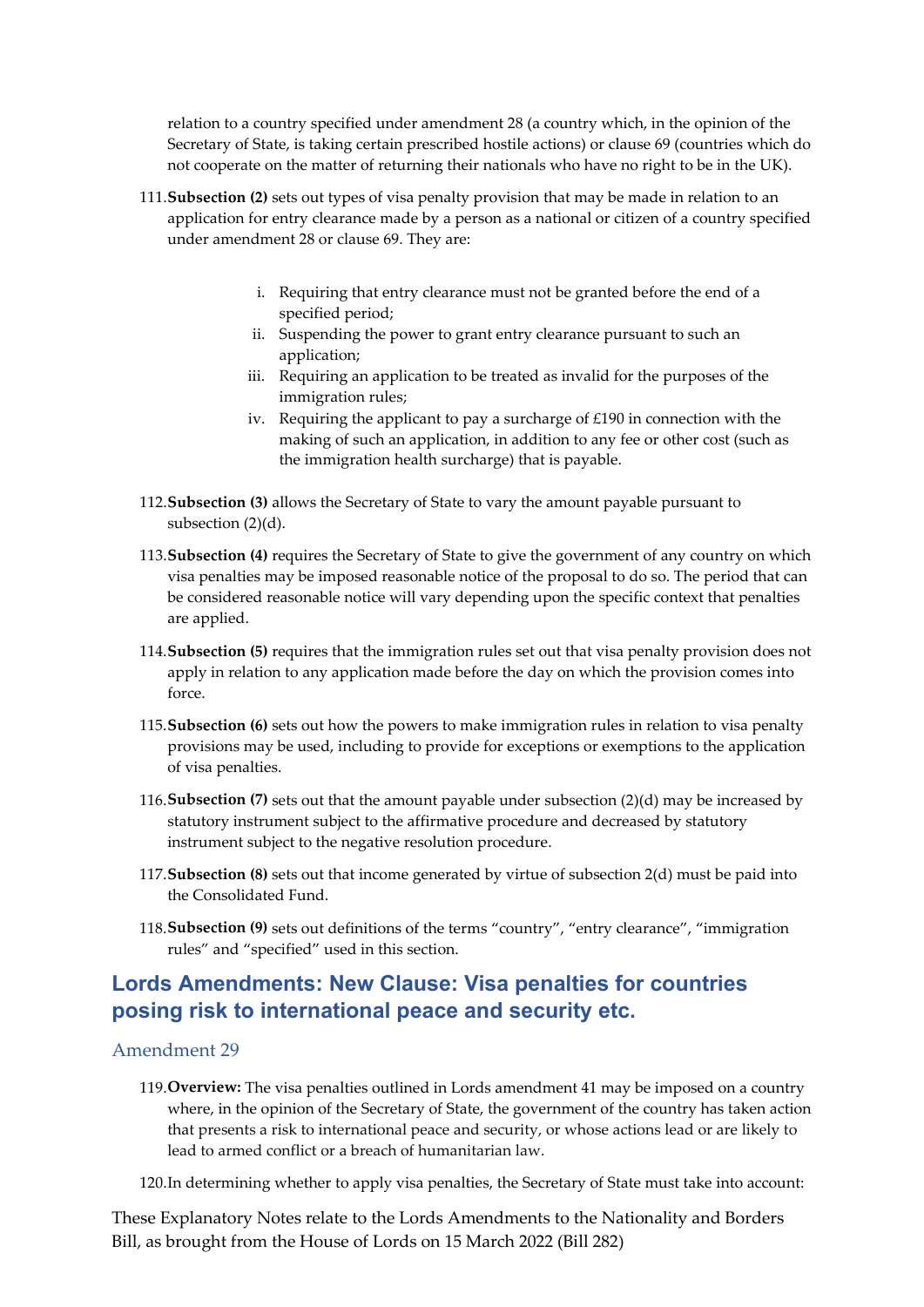- i. The extent of the action taken.
- ii. The likelihood of further action being taken.
- iii. The reasons for the action being taken; and
- iv. Any other matters the Secretary of State considers appropriate.
- 121.**Background:** Disadvantaging a state's citizens through the United Kingdom's visa system is intended to generate domestic dissatisfaction with that state's actions and result in pressure to change its behaviour. These measures could be in isolation or form part of a wider package of measures by the UK Government to influence the behaviour of a foreign government.
- 122.**Subsection (1)** allows a country to be specified under this section if, in the opinion of the Secretary of State, the government of that country has taken action that gives, or is likely to give, rise to a threat to international peace and security; results, or is likely to result, in armed conflict; gives, or is likely to give, rise to a breach of international humanitarian law.
- 123.**Subsection (2)** sets out the factors the Secretary of State must take into account when determining whether to specify a country under this clause
- 124.**Subsection (3)** sets out definitions of the terms "action" and cross-refers to the definitions of "country" and "specified" in Lords amendment 41

# **Lords Amendments: Clause 69: Removals from the UK: visa penalties for uncooperative countries**

Lords Amendments 30 to 35

- 125.**Overview:** These amendments are technical drafting changes to clause 69 that are consequential on the amendments 41 and 42. They primarily remove provisions of the existing clause 69 which are now provided for in Lords amendment (namely the power to make visa penalty provisions, the types of visa penalty provisions, related provisions on powers and common definitions).
- 126.**Background:** Where individuals do not have a legal right to be in the UK, the Home Office may seek to remove them, usually to their country of nationality. The UK expects cooperation by a country in receiving back its nationals (for example, by assisting with issuing travel documents if required and giving permission for flights to land) where a person has no right to be in the UK. The majority of countries cooperate with the UK on the matter of removals, however, a small number of countries do not cooperate.
- 127.The Government has a limited number of levers at its disposal to encourage better cooperation from these countries on the matter of removals. This measure provides for increased levers at the punitive end of the spectrum of levers comparable to those utilised by other countries, including the United States and the European Union.
- 128.**Amendment 30** removes subsection (1). The power to make immigration rules is now set out in subsection (1) of Lords amendment 41
- 129.**Amendment 31** substitutes "under" for "for the purposes of".
- 130.**Amendment 32** removes subsections (5) to (11). The relevant provision is now made in subsections (2) to (8) of Lords amendment 41.
- 131.**Amendment 33** removes the definitions of the terms "country" and "specified" and instead cross-refers to those definitions now in Lords amendment 41.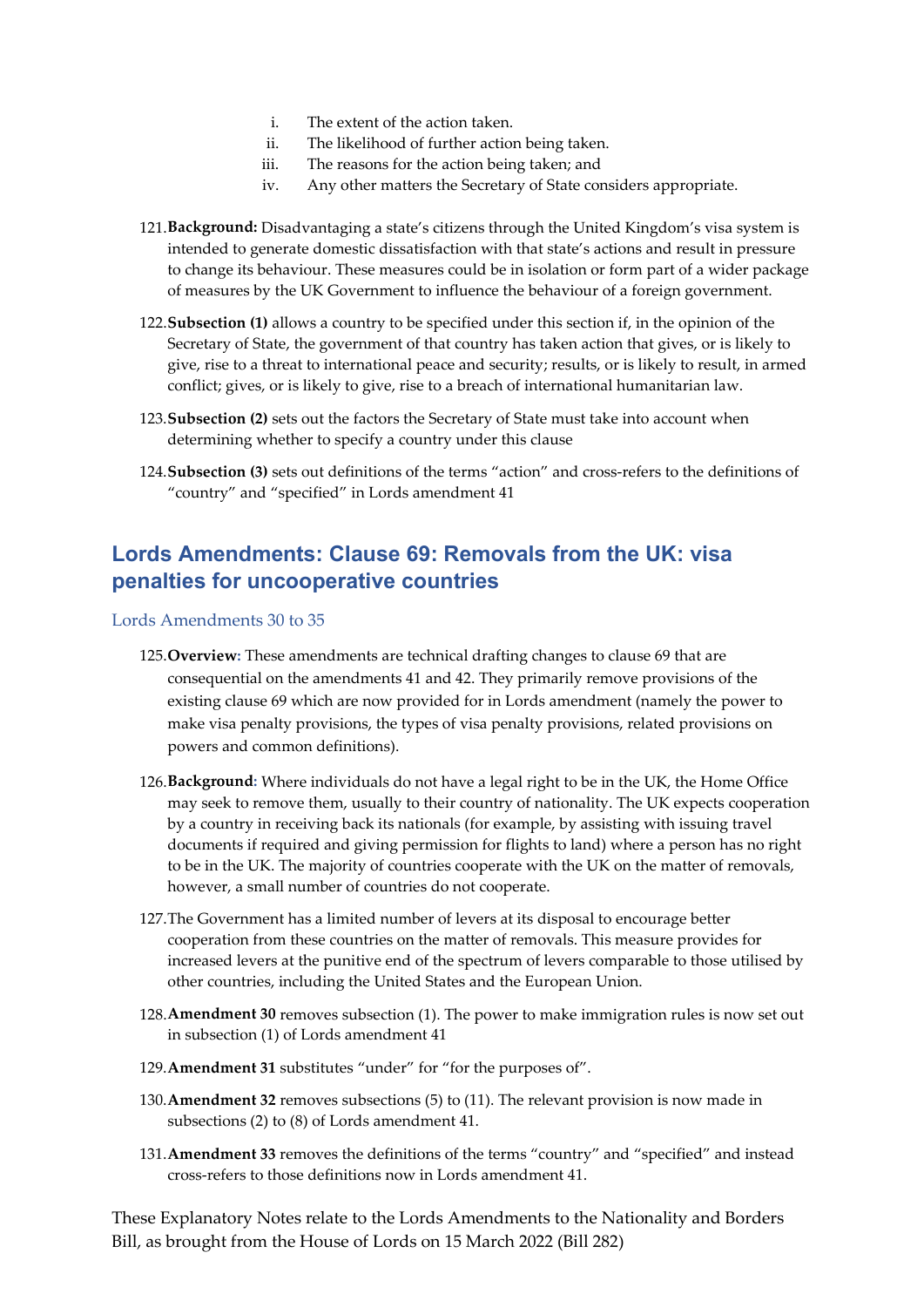- 132.**Amendment 34** removes the definition of "entry clearance" as these are now defined subsection (9) of Lords amendment 41.
- 133.**Amendment 35** removes the definitions of "immigration rules" and "specified" as these are now defined in subsection (9) of amendment Lords 41.

# **Lords Amendments: New Clause: Visa penalties under section (Visa penalties for countries posing risk to international peace and security etc): review and revocation**

#### Amendment 36

- 134.**Overview:** This clause creates a duty to review visa penalty provisions made pursuant to Lords amendment 42 and a duty to revoke visa penalty provisions as soon as practicable if the Secretary of State concludes penalties are no longer necessary or expedient in connection with the promotion of international peace and security, the resolution or prevention of armed conflict, or the promotion of compliance with international humanitarian law
- 135.**Background:** For policy background, see explanatory notes for amendment 42
- 136.**Subsection (1)** establishes that this provision applies where any visa penalty provision is in force in relation to a specified country pursuant to amendment 42
- 137.**Subsection (2)** requires the Secretary of State to review the actions of the country in question and, in light of that review, whether it is appropriate to amend the visa penalty provision, before the end of a set period.
- 138.**Subsection (3)** requires that visa penalties must be revoked as soon as practicable if the Secretary of State concludes penalties are no longer necessary or expedient in connection with the promotion of international peace and security, the resolution or prevention of armed conflict, or the promotion of compliance with international humanitarian law.
- 139.**Subsection (4)** sets the period relevant for this clause at 2 months beginning with the date on which the visa penalty provision came into force and each subsequent period of 2 months.
- 140.**Subsection (5)** cross-refers to the definition of the term "visa penalty provision" in amendment 41

### **Lords Amendments: Clause 70: Visa penalty provision: review and revocation**

#### Amendments 37 to 39

- 141.**Overview:** These amendments are technical drafting changes to clause 70 that are consequential on amendments 41 and 42. They ensure that the clause correctly crossreferences clause 69 (visa penalties for uncooperative countries) and other definitions which appear in that clause and amendment 41
- 142.**Background:** Clause 70 creates a duty to review visa penalty provisions made pursuant to clause 69, and a duty to revoke visa penalty provisions if the relevant country is no longer considered uncooperative on the matter of returning its nationals who do not have a legal right to be in the UK.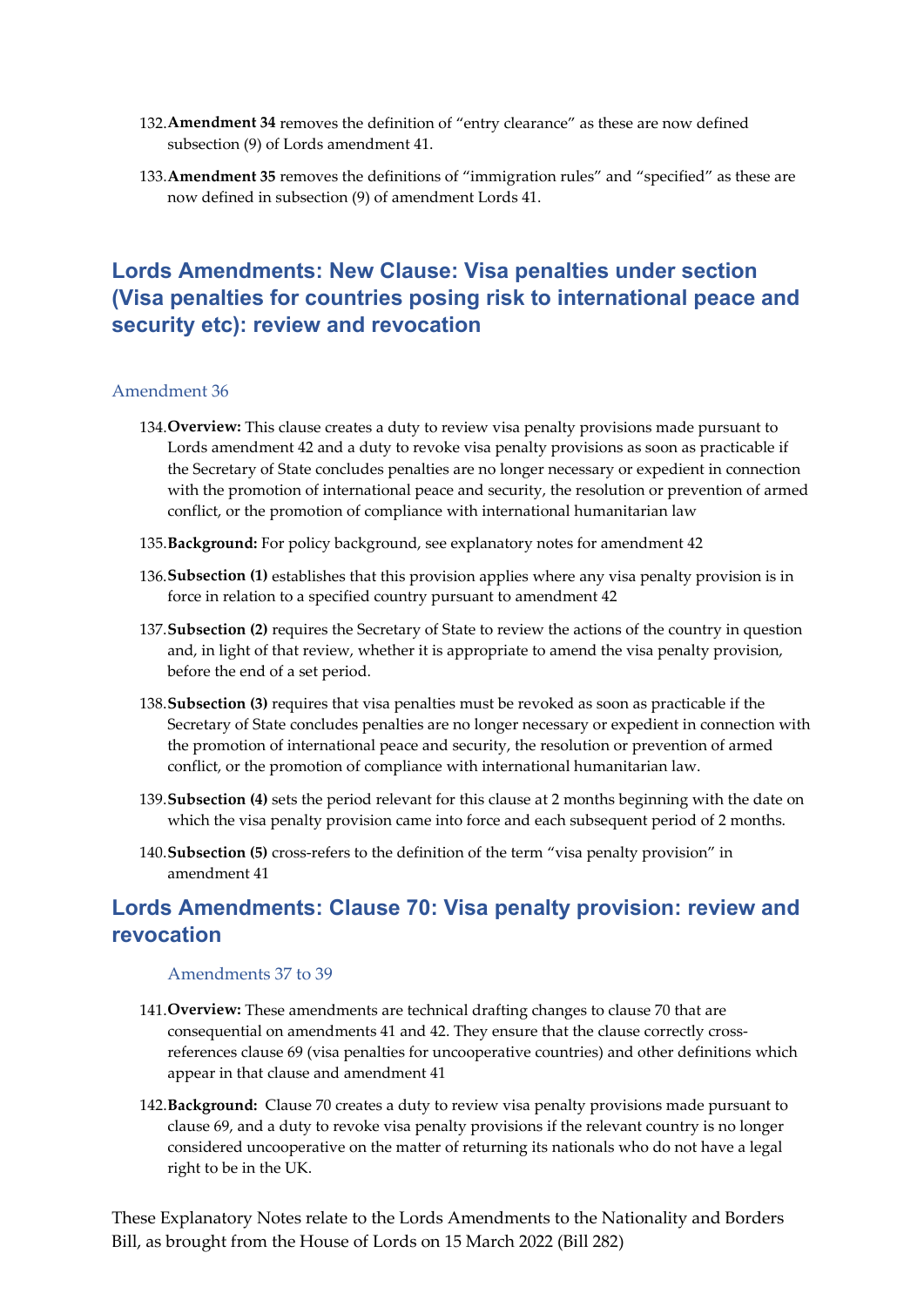- 143.For additional policy background, see explanatory notes for clause 69.
- 144.Amendment 37 makes technical changes to make clear that clause 70 only relates to visa penalties made pursuant to clause 69 (visa penalties for uncooperative countries)
- 145.Amendment 38 removes definitions (and applies cross-references as necessary) to terms defined in amendment 41
- 146.Amendment 39 cross refers the definition of "cooperation in relation to returns" to the meaning in clause 69(2)(a).

# **Lords Amendments: Clause 71: Electronic Travel Authorisations (ETAs) and Northern Ireland**

#### Amendment 40:

- 147.**Overview**: The amendment inserts a new paragraph (c) into the new s.11C(3) of the Immigration Act 1971, stating that the Secretary of State cannot impose an ETA requirement on any person travelling to Northern Ireland from Ireland on a local journey. Accordingly, those who require an ETA would be legally permitted to enter the UK across the land border on the island of Ireland without obtaining an ETA.
- 148.**Background:** Clause 71 provides for the creation of an Electronic Travel Authorisation scheme to close the current gap in advance permissions and enhance the Government's ability to screen people in advance of arrival and prevent the travel of those who pose a threat to the UK. The UK's longstanding position is those arriving in the UK via the Common Travel Area must continue to enter in line with the UK's immigration framework.
- 149.This amendment exempts a person travelling to Northern Ireland from Ireland, on a local journey, from the requirement to obtain an ETA.

### **Lords Amendments: Clause 77: Wasted Cost Orders**

#### Amendment 41:

- 150.**Overview:** This amendment clarifies that subsection (10 of clause 77 applies to the Immigration and Asylum Chamber only, in line with the rest of clause 77.
- 151.**Background:** Lords Amendment 41 ensures that the drafting of the clause matches the Government's stated intent for the policy measure. This will prevent any uncertainty arising and give the Tribunal Procedure Committee complete clarity about how to approach drafting the rules to enact these measures.
- 152.Clause 77(2) and (3) refer to "the Tribunal", defined in 77(4) as the First-tier Tribunal and Upper Tribunal of the Immigration and Asylum Chamber (IAC). Rules required under 77(2), compelling the Tribunal to consider imposing a charge or making an order if the "prescribed conduct" has taken place, are to be made for the IAC only. Equally, 77(3) confirms that the decision whether to make an order remains with the IAC.
- 153.Clause 77(1) requires Rules which set out "prescribed conduct" which is to be treated as improper, unreasonable etc for the purposes of sections 25A(1) and 29(3A) and (4) of the Tribunals, Courts and Enforcement Act 2007. Clause 77(1), though directly linked to 77(2) and (3), does not specifically refer to "the Tribunal" and accordingly, could be read as imposing a duty on the Tribunal Procedure Committee to make rules under this clause for *all* chambers.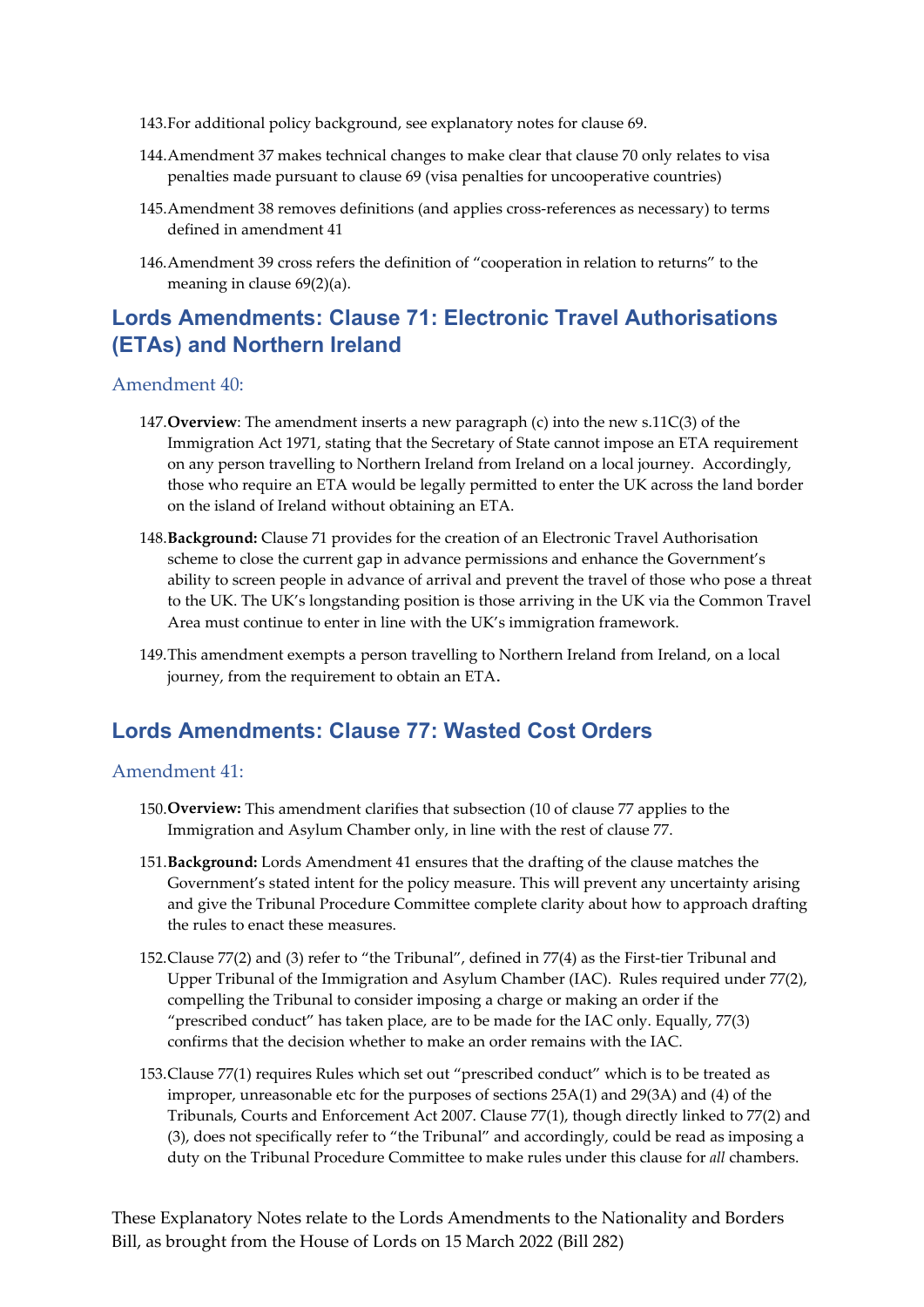154.**Amendment 41** clarifies that clause 77(1) matches the rest of the clause in only making provision in relation to the IAC.

### **Lords Amendements : Clause 83: Commencement**

Lords Amendement 42

- 155.**Overview:** This amendment ensures the new visa penalties clauses come into effect on Royal Assent. This is to ensure these powers can be deployed as soon as possible after the Nationality and Borders Bill receives Royal Assent.
- 156.**Background:** Clause 83 explains when the provisions of the Bill will come into force.
- 157.**Lords Amendment 42** provides that the clauses introduced by Lords amendments 41, 42 and 50 come into force on the day this Bill becomes an Act of Parliament.

### **Lords Amendments: Schedule 1: Lawful Residence**

#### Lords Amendments 43 to 51

- 158.**Overview:** These amendments reflect the changes made to clause 8 which will allow the Secretary of State to not need to enquire into lawful residence in citizenship applications where such an assessment has already been undertaken in an earlier application for Indefinite Leave to Enter or Remain. **Paragraph 2 of Schedule 1** amends section 4 of the 1981 Act so that the Secretary of State can treat the person as meeting the lawful residence requirement without enquiring whether they were in breach of the immigration laws during the residential qualifying period.
- 159.**Paragraph 3 of Schedule 1** amends Schedule 1 to the 1981 Act so that the Secretary of State can treat the person as meeting the lawful residence requirement without enquiring whether they were in breach of the immigration laws during the residential qualifying period for naturalisation.

# **Schedule 3 (removal of an Asylum Seeker to a third country)**

#### Amendment 52 to 53

160.Amendments 52 and 53 introduced by paragraph (a) remove paragraphs 1, 2 and 4 of Schedule 3 which amended section 77 of the Nationality, Immigration and Asylum Act 2002 to allow an individual with a pending asylum claims to be removed from or required to leave the United Kingdom if they were being removed to a safe third country (as defined) without having to issue a certificate under Schedule 3 of the Asylum and Immigration (Treatment of Claimants, etc.) Act 2004 in every case.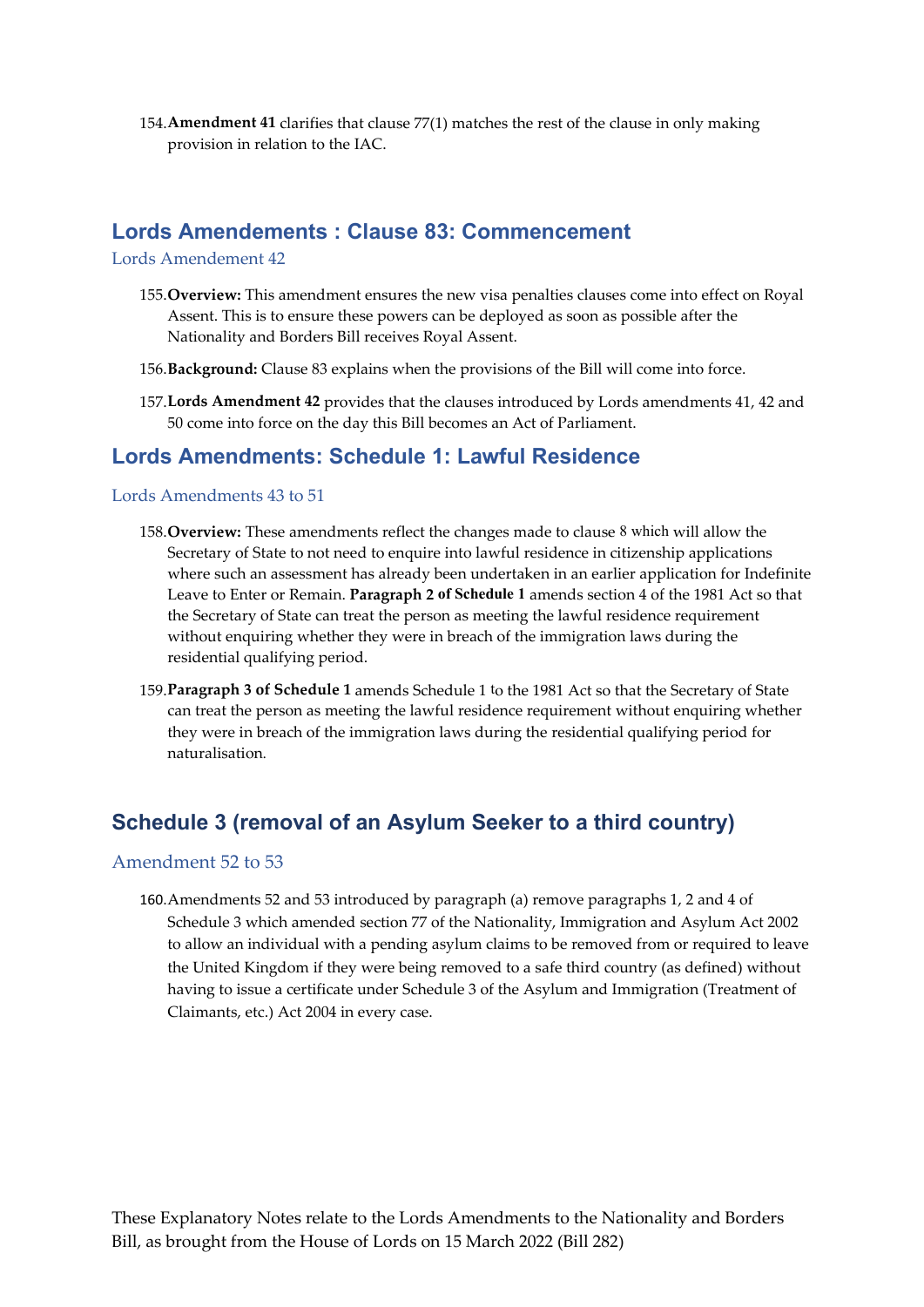# **Lords Amendments: Schedule 6: Small Boats / Illegal Entry / Maritime Powers**

#### Amendment 54:

161.**Overview**: This Amendment ensures that the way enforcement powers are exercised under the legislation is compliant with international maritime law in the context of explicitly referencing obligations on safety of life at sea obligations (SOLAS). The Amendments also ensures that the relevant officials' actions are in accordance with the provisions of the European Convention on Human Rights as they relate to the Human Rights Act 1998 and Immigration Act to protect lives at sea and not to endanger lives.

### **Financial Effects of Lords Amendments**

- 162.The Home Office estimates that the annual cost of this provision laid out in Amendment 10 is around £10m. This is based on an assumption that 532 persons would be resettled under the scheme annually. The 532 number was used because that was the number of people who were transferred to the UK under the Dublin Regulation in 2019 (which was broadly similar to the provision in the new clause), but the Home Office considers that this is likely to be an underestimate for the new provision. The £10m figure is comprised of casework costs (estimated at £500k in overseas casework costs and £6.3m in UK casework costs), costs to local authorities of providing support to unaccompanied asylum-seeking children (between £2.1 and £2.6m), and costs of asylum support and accommodation to adults using the route (estimated at £610k).
- 163.The Home Office estimates that the annual cost of Amendment 12 could be around £26m. This is based on an assumption that around 500 persons would be resettled under the scheme annually, although it is of course very difficult to predict, and 500 could be a significant underestimate. The £26m figure is comprised of casework costs (estimated at £5.9m), costs of asylum support and accommodation (estimated at £12m) and costs of providing social security benefits (estimated at £7.7m on the basis of the benefits payable to single adults in London).
- 164.In regards to amendment 26, The Home Office estimates that the annual cost of this provision is around £15m over and above existing financial commitments to support victims of modern slavery, but this depends upon the scope of the support provided to confirmed victims. The Home Office have found it very difficult to work out exactly what the effect of the new provision would be, but they consider that £15m is a fair estimate, on the basis of the extra accommodation and support costs that will be payable to victims of modern slavery who have received a positive conclusive grounds decision.